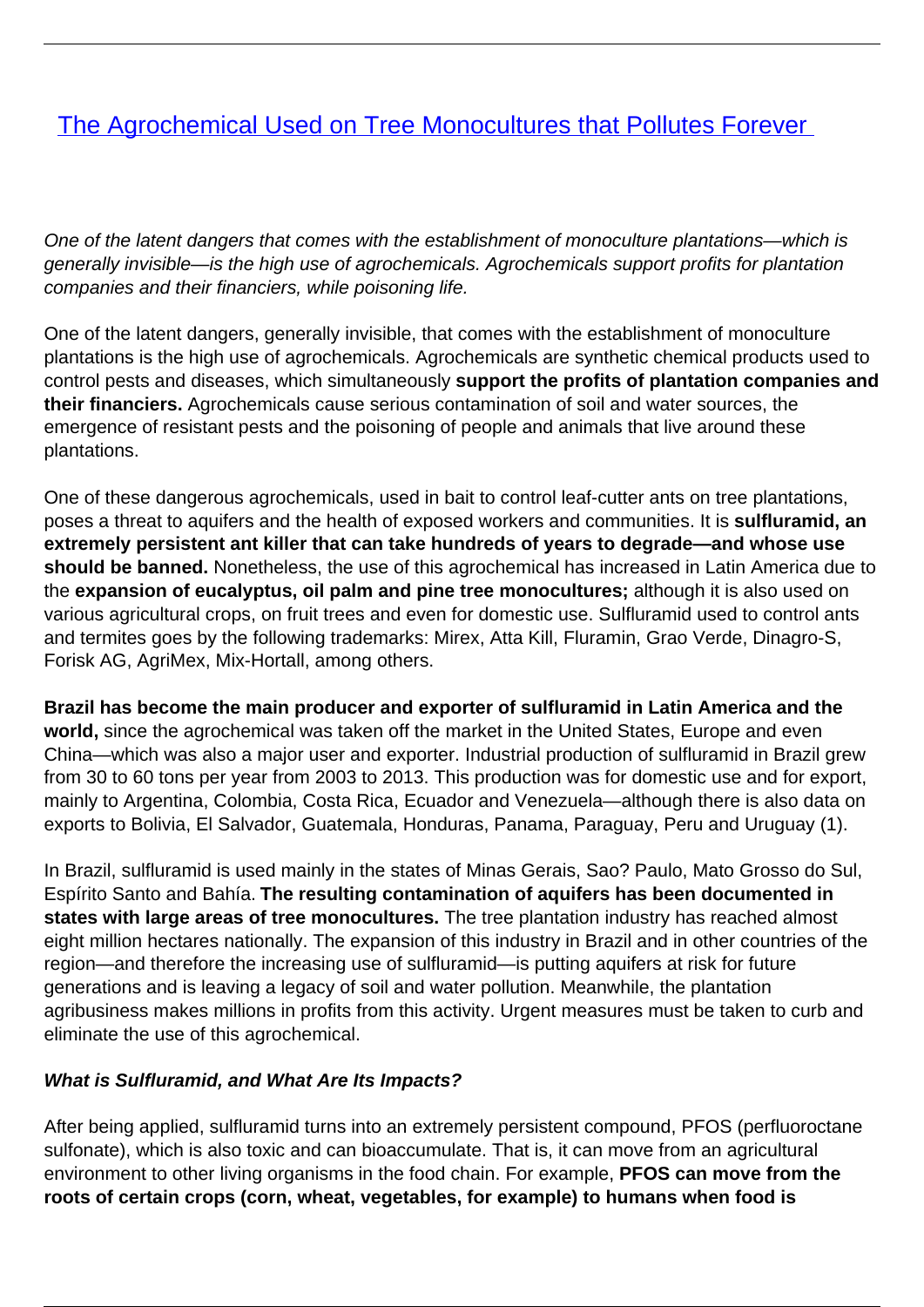**ingested, bind to proteins in the blood and liver, or accumulate in other land animals.** In the case of monoculture plantations, PFOS filtration occurs through aquifers, and therefore can affect other **aquatic and marine organisms and be carried over long distances**.

Sulfluramid is freely available in the region and is sold in commercial products with a green or blue band. It is labeled as slightly toxic, considering only its short-term effects. However, this hides the much more persistent impact with chronic long-term toxic effects: the transformation into PFOS, which inevitably occurs once it is in the environment. PFOS also can cause damage to fetuses during pregnancy, is a risk factor associated with weight loss, affects the liver, causes cancer—according to tests with laboratory animals (and there is some evidence that it causes cancer in humans)—and affects human beings' defense system, among other effects.

Because it is persistent, bioaccumulable and toxic, PFOS is subject to international controls aimed to eliminate or restrict it globally. These international controls are part of the Stockholm Convention on Persistent Organic Pollutants—an environmental treaty that most countries in the world have signed onto.

Sulfluramid belongs to a chemical group of compounds, called PFAS, that have long chains of fluoride and carbon that make them very stable and persistent. These substances have been used as non-stick agents in numerous products, including stain-resistant furniture, firefighting foams and fastfood packaging. The most famous product was Teflon, which was used in various cooking utensils and introduced to the market by US companies 3M and DuPont. These companies, which manufactured various compounds from the group of PFAS in the United States, have been taken to trial by affected workers and communities. US journalist, Sharon Lerne, reports how even though DuPont knew it was harming the health of employees and polluting the water, it hid this information and continued to produce Teflon (2).

### **The Stockholm Convention and Agribusiness Lobbies**

The Stockholm Convention bans the use of sulfluramid for urban and garden use. However, the substance is sold in many Latin American countries with no regulation, which takes advantage of the fact that there are not yet tools to sanction non-compliance with this mandatory international agreement. The Convention only **permits sulfluramid for agricultural use—including for tree monocultures—**to control two kinds of leaf-cutter ants of the Atta and Acromymrex genera. As yet, no deadline has been set to end its use globally.

This exception for unlimited time was enabled due to acceptance of the recommendation of the New Persistent Organic Pollutants Review Committee expert group. This subsidiary body makes recommendations to be approved by the plenary of countries that are party to the Stockholm Convention. The Review Committee accepted arguments presented by officials from the Brazilian Ministry of Agriculture, in alliance with the Brazilian industry that produces this agrochemical. They fabricated evidence claiming that it would not be possible to effectively control these kinds of ants with another product or measure. In fact, the industries that produce this agrochemical (Atta-Kill, Unibrás and Dinagro) formed the Brazilian Association of Insecticide Bait Manufacturers (ABRAISCA, by its Portuguese acronym), which participated as an observer in the Review Committee alongside officials from the Ministry of Agriculture. Within ABRAISCA, the company Atta-Kill stands out, seeing as it belongs to the Agroceres Group—a powerful group linked to the Brazilian Agribusiness Association (ABAG, by its Portuguese acronym).

### **Possible Alternatives**